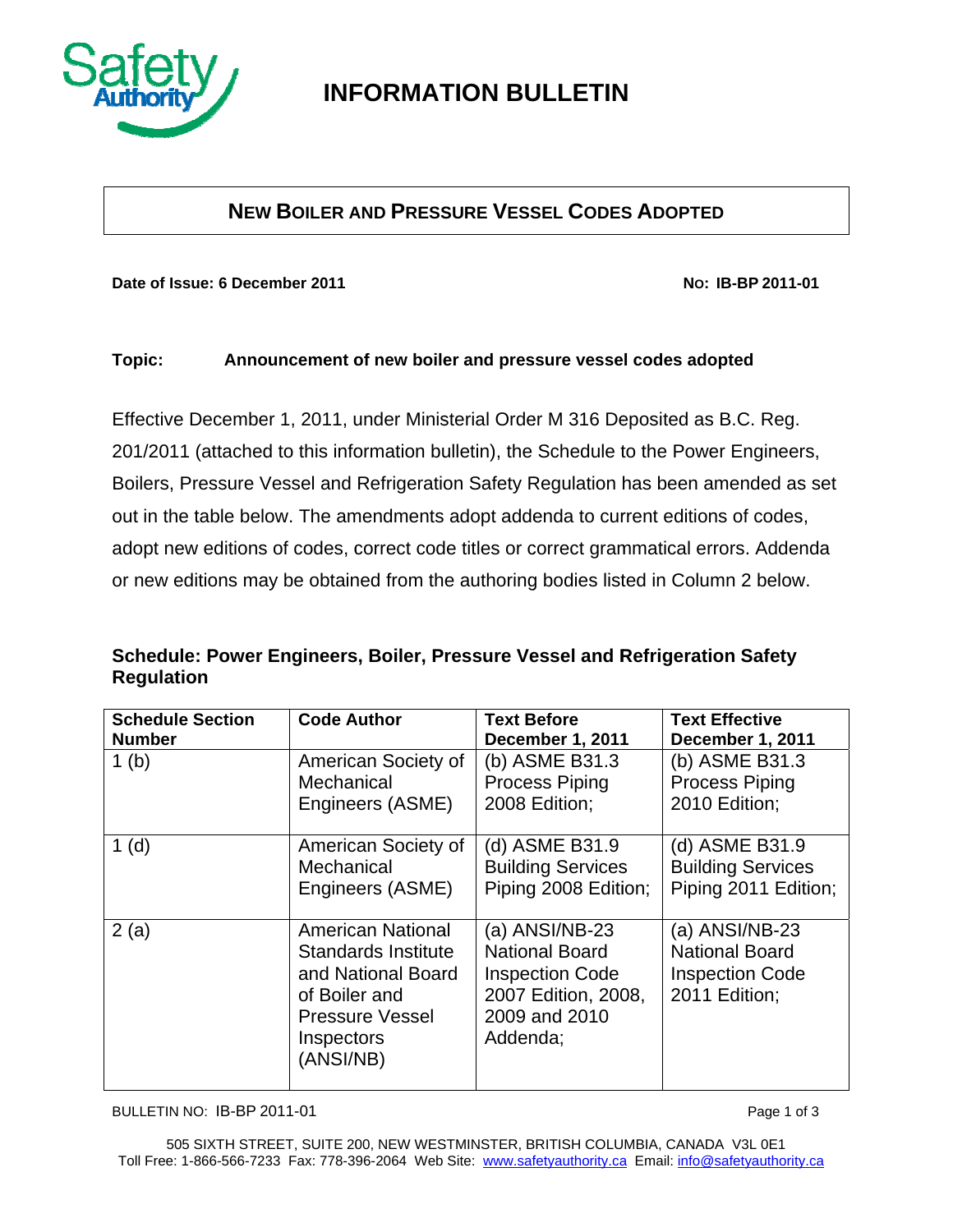

# **INFORMATION BULLETIN**

| 2(b) | <b>American National</b><br><b>Standards Institute</b><br>and National Board<br>of Boiler and<br><b>Pressure Vessel</b><br>Inspectors<br>(ANSI/NB) | (b) ANSI<br>K61.1/CGA G-2.1<br>Safety<br>Requirements for<br>the Storage and<br>Handling of<br>Anhydrous<br>Ammonia.     | (b) ANSI K61.1-<br>1999/CGA G-2.1-<br>1999 Safety<br>Requirements for<br>the Storage and<br>Handling of<br>Anhydrous<br>Ammonia Fifth<br>Edition. |
|------|----------------------------------------------------------------------------------------------------------------------------------------------------|--------------------------------------------------------------------------------------------------------------------------|---------------------------------------------------------------------------------------------------------------------------------------------------|
| 4(a) | American Society of<br>Mechanical<br>Engineers (ASME)                                                                                              | (a) SME Section I<br>- Rules for<br>Construction of<br>Power Boilers 2010<br>Edition;                                    | (a) ASME Section I<br>- Rules for<br>Construction of<br>Power Boilers 2010<br>Edition, 2011<br>Addenda;                                           |
| 4(b) | American Society of<br>Mechanical<br>Engineers (ASME)                                                                                              | (b) ASME Section<br>$IV - Rules for$<br>Construction of<br><b>Heating Boilers</b><br>2010 Edition;                       | (b) ASME Section<br>$IV - Rules for$<br>Construction of<br><b>Heating Boilers</b><br>2010 Edition, 2011<br>Addenda;                               |
| 4(c) | American Society of<br>Mechanical<br>Engineers (ASME)                                                                                              | (c) ASME Section<br>$VIII - Rules for$<br>Construction of<br>Pressure Vessels,<br>Divisions 1, 2 and 3,<br>2010 Edition; | (c) ASME Section<br>$VIII - Rules for$<br>Construction of<br>Pressure Vessels,<br>Divisions 1, 2 and 3,<br>2010 Edition, 2011<br>Addenda;         |
| 4(d) | American Society of<br>Mechanical<br>Engineers (ASME)                                                                                              | (d) ASME Section X<br>- Fibre-Reinforced<br><b>Plastic Pressure</b><br>Vessels 2010<br>Edition;                          | (d) ASME Section X<br>- Fibre-Reinforced<br><b>Plastic Pressure</b><br>Vessels 2010<br>Edition, 2011<br>Addenda;                                  |

BULLETIN NO: IB-BP 2011-01

Page 2 of 3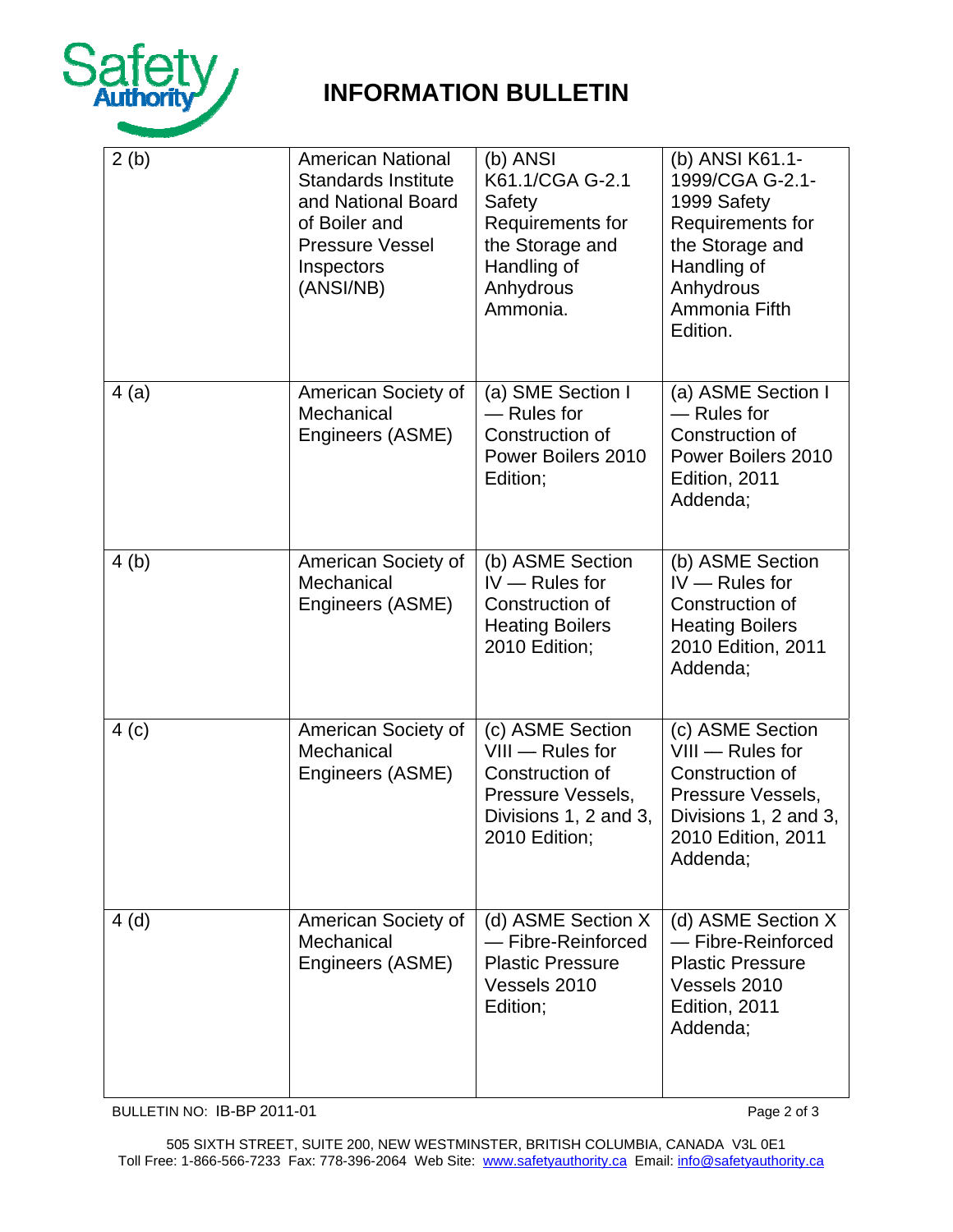

# **INFORMATION BULLETIN**

| 4(e) | American Society of<br>Mechanical<br>Engineers (ASME)           | (e) ASME Section<br>$XII - Rules for$<br>Construction and<br><b>Continued Service</b><br>of Transport Tanks<br>2010 Edition; | (e) ASME Section<br>$XII - Rules for$<br>Construction and<br><b>Continued Service</b><br>of Transport Tanks<br>2010 Edition, 2011<br>Addenda; |
|------|-----------------------------------------------------------------|------------------------------------------------------------------------------------------------------------------------------|-----------------------------------------------------------------------------------------------------------------------------------------------|
| 6(a) | <b>National Fire</b><br>Protection<br><b>Association (NFPA)</b> | (a) NFPA 85 Boiler<br>and Combustion<br><b>Systems Hazards</b><br>Code 2007 Edition.                                         | (a) NFPA 85 Boiler<br>and Combustion<br><b>Systems Hazards</b><br>Code 2011 Edition.                                                          |

C.J. Hurel.

Ed Hurd Provincial Safety Manager - Boiler and Pressure Vessel

**References:** Bill 19 - 2003 Safety Standards Act B.C. Reg. 105/2004 Safety Standards General Regulation B.C. Reg. 104/2004 Power Engineers, Boiler, Pressure Vessel & Refrigeration Safety Regulation

For more information on the British Columbia Safety Authority, please visit our website at: www.safetyauthority.ca

BULLETIN NO: IB-BP 2011-01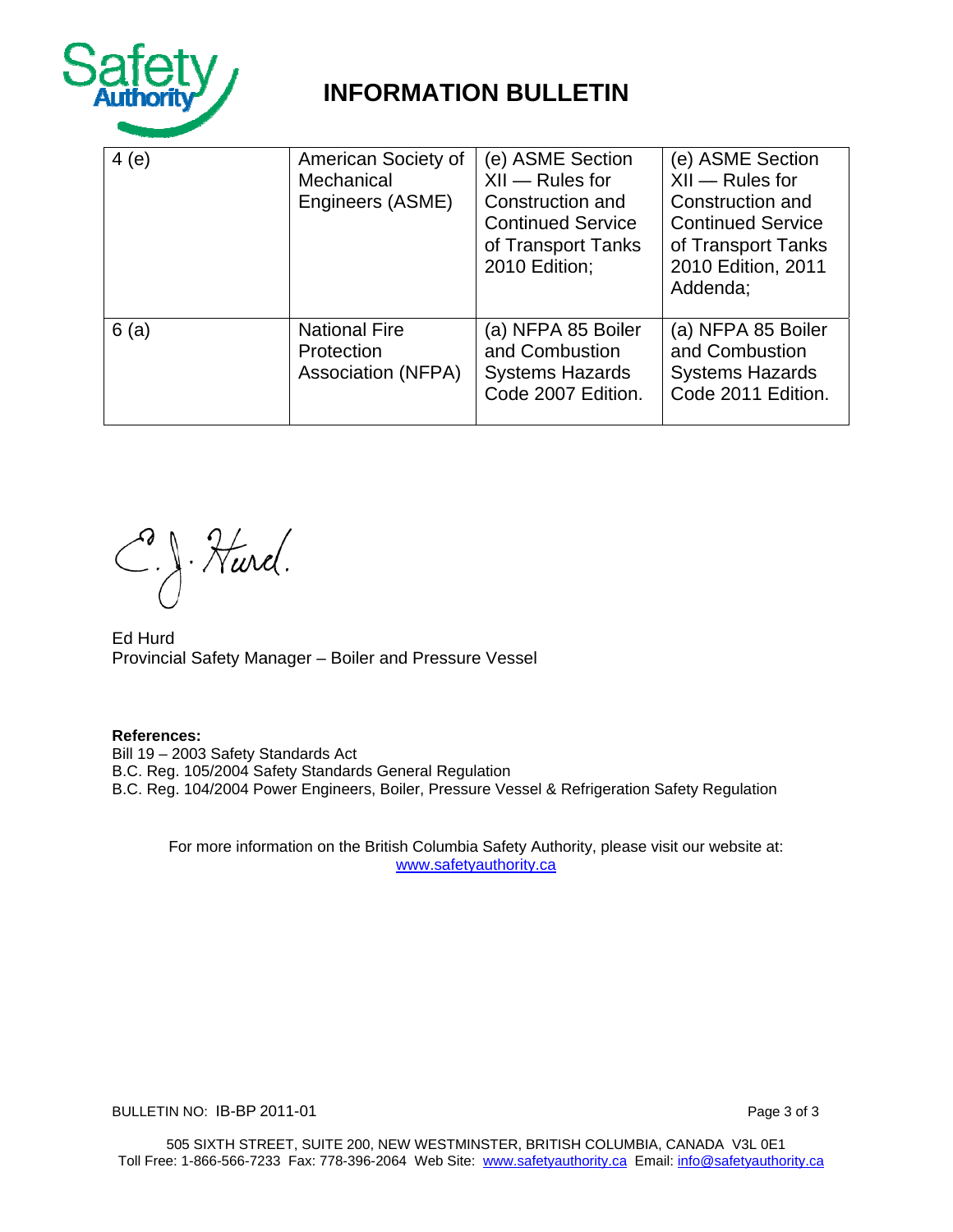#### PROVINCE OF BRITISH COLUMBIA

### REGULATION OF THE MINISTER OF **ENERGY AND MINES AND MINISTER RESPONSIBLE FOR HOUSING**

**Safety Standards Act** 

Ministerial Order No.

 $316$ 

N

I, Rich Coleman, Minister of Energy and Mines and Minster Responsible for Housing, order that, effective December 1, 2011, the Power Engineers, Boiler, Pressure Vessel and Refrigeration Safety Regulation, B.C. Reg. 104/2004, is amended as set out in the attached Schedule.

DEPOSITED NOV 3 0 2011 B.C. REG. 201 201

Minister of Energy and Mines and Minister Responsible for Housing

(This part is for administrative purposes only and is not part of the Order.)

Authority under which Order is made:

Safery Standards Act, S.B.C. 2003, c. 39, s. 88 Act and section:

> Other: M62/2004

> > November 7, 2011

R/758/2011/18

page 1 of 2